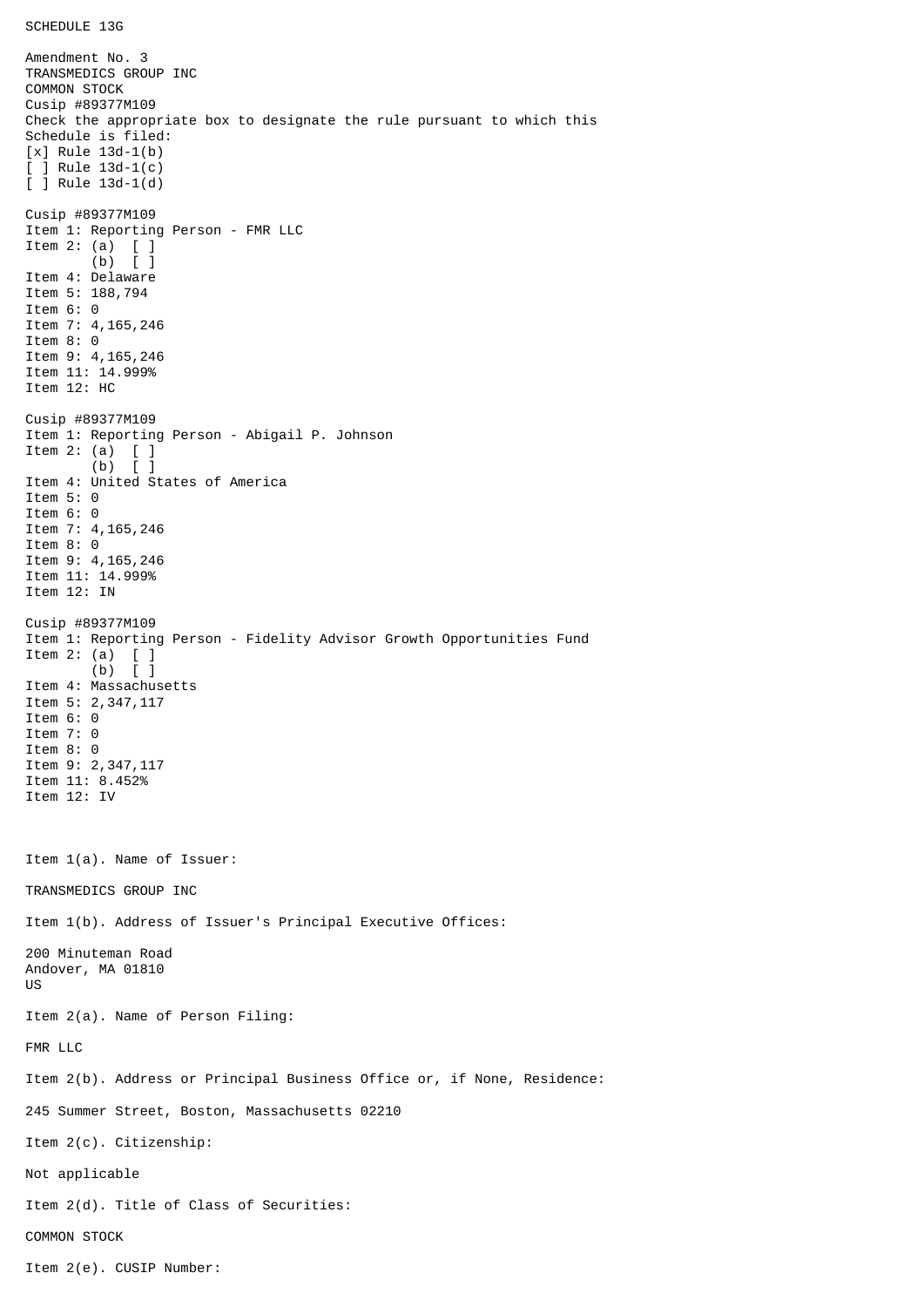89377M109

Item 3. This statement is filed pursuant to Rule 13d-1(b) or 13d-2(b) or (c) and the person filing, FMR LLC, is a parent holding company in accordance with Section  $240.13d-1(b)(1)(ii)(G)$ . (Note: See Exhibit A).

Item 4. Ownership

(a) Amount Beneficially Owned: 4,165,246

(b) Percent of Class: 14.999%

(c) Number of shares as to which such person has:

(i) sole power to vote or to direct the vote: 188,794

(ii) shared power to vote or to direct the vote: 0

(iii) sole power to dispose or to direct the disposition of: 4,165,246

(iv) shared power to dispose or to direct the disposition of: 0

Item 5. Ownership of Five Percent or Less of a Class.

Not applicable.

Item 6. Ownership of More than Five Percent on Behalf of Another Person.

One or more other persons are known to have the right to receive or the power to direct the receipt of dividends from, or the proceeds from the sale of, the COMMON STOCK of TRANSMEDICS GROUP INC. No one other person's interest in the COMMON STOCK of TRANSMEDICS GROUP INC is more than five percent of the total outstanding COMMON STOCK.

Item 7. Identification and Classification of the Subsidiary Which Acquired the Security Being Reported on By the Parent Holding Company.

See attached Exhibit A.

Item 8. Identification and Classification of Members of the Group.

Not applicable.

Item 9. Notice of Dissolution of Group.

Not applicable.

Item 10. Certifications.

By signing below I certify that, to the best of my knowledge and belief, the securities referred to above were acquired and are held in the ordinary course of business and were not acquired and are not held for the purpose of or with the effect of changing or influencing the control of the issuer of the securities and were not acquired and are not held in connection with or as a participant in any transaction having that purpose or effect.

Signature

After reasonable inquiry and to the best of my knowledge and belief, I certify that the information set forth in this statement is true, complete and correct.

February 8, 2022 Date

/s/ Kevin M. Meagher Signature

Kevin M. Meagher Duly authorized under Power of Attorney effective as of September 28, 2018, by and on behalf of FMR LLC and its direct and indirect subsidiaries\*

\* This power of attorney is incorporated herein by reference to Exhibit 24 to the Schedule 13G filed by FMR LLC on October 9, 2018, accession number: 0000315066-18-002414.